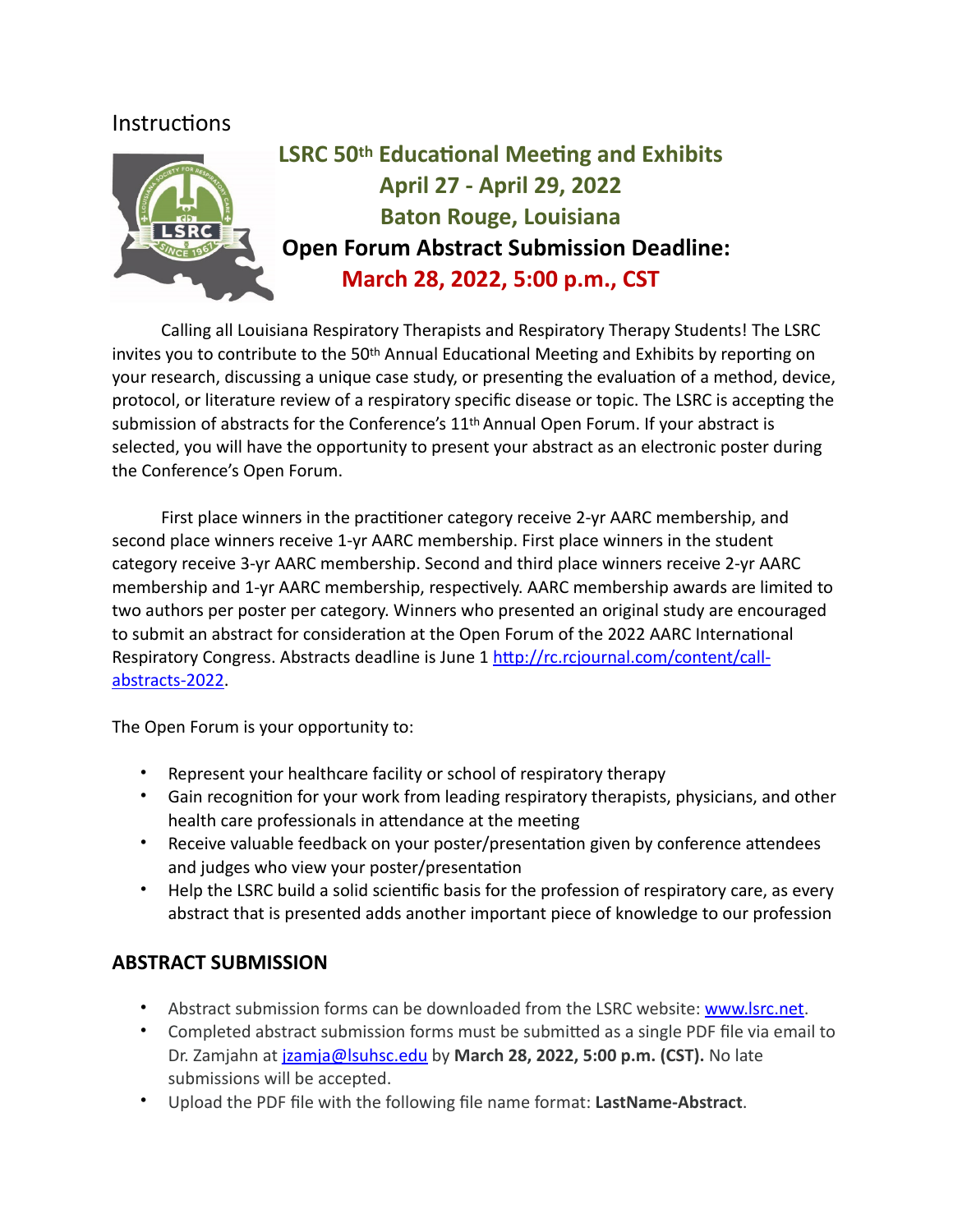• You will receive an email confirming your abstract submission. If you do not receive this email, please contact Dr. Zamjahn at [jzamja@lsuhsc.edu](mailto:jzamja@lsuhsc.edu).

## **ABSTRACT WITHDRAWALS/CORRECTIONS**

- If you wish to withdraw your abstract after the abstract has been submitted, but before the deadline **Monday, March 28, 2022 (5:00 p.m., CST)**, send an email to Dr. Zamjahn at [jzamja@lsuhsc.edu](mailto:jzamja@lsuhsc.edu) requesting the withdrawal of your abstract.
- If a correction is required after the abstract has been submitted, but before the deadline **Monday, March 28, 2022 (5:00 p.m., CST)** submit a new abstract submission form following the same submission steps described above to Dr. Zamjahn at [jzamja@lsuhsc.edu.](mailto:jzamja@lsuhsc.edu) Upload the new PDF file with the following file name format: **LastName-Abstract-Corrections**.
- **No corrections or withdrawals are allowed after the deadline Monday, March 28, 2022 (5:00 p.m., CST).** Please proofread and edit your abstract carefully before submission!
- You will receive an email confirming your abstract withdrawal/new submission. If you do not receive this email, please contact Dr. Zamjahn at *[jzamja@lsuhsc.edu](mailto:jzamja@lsuhsc.edu).*

# **ABSTRACT CONTENT**

- **Abstracts** can report on an original research study, an evaluation of a method, device, or protocol, a unique case study or a literature review of a respiratory specific disease or topic.
- **Topic ideas** may include aspects of adult acute care, continuing care/rehabilitation, pediatrics, neonatology, polysomnography, cardiopulmonary technology, health care education, advocacy, or delivery of care, etc.
- **Prior Publication:** Abstracts are not to be submitted for consideration if the work covered was or will be published or presented at a major national or international meeting prior to the 2022 LSRC Conference.
- **Word count:** The total word count of an abstract may not exceed 300 words or 1600 characters no spaces. Note: The 300 word count is for the abstract body only (title, authors' information, and institutions will not count towards the 300 word count).
- **Abstract body**: The abstract body must include the following components:
	- 1. Introduction (Background) / Rationale
	- 2. Research question or hypothesis (only for an original research study abstract)
	- 3. Methods (only for an original research study abstract or method, device, or protocol evaluation abstract)
	- 4. Results or Summary
	- 5. Conclusion or Discussion: It is not satisfactory to state: "The results will be discussed."
	- It is recommended that the abstract body be organized with headings (e.g., RATIONALE, METHODS, RESULTS, and CONCLUSIONS).
	- 6. References in AMA citation style.
- **Language:** Abstracts must be submitted in English.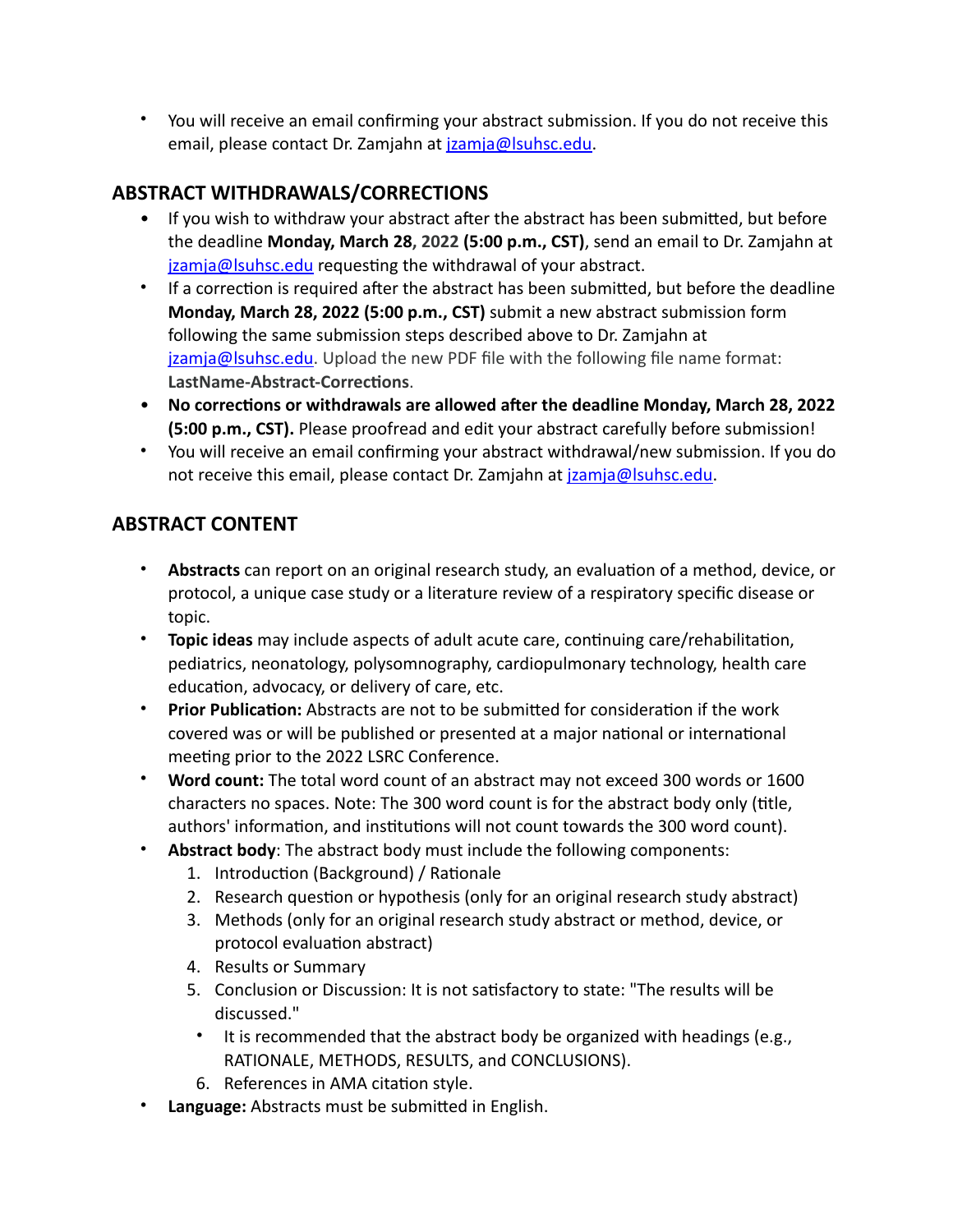- **Abbreviations:** When using abbreviations, spell the full name out on first mention and follow with the abbreviation in parentheses. Do not use abbreviations in the title of the abstract. Use of unfamiliar abbreviations may be grounds for rejection unless definitions are supplied in the abstract.
- **Research Funding Source:** All abstracts and subsequent posters must specify funding source: i.e., pharmaceutical firm name, grant name and source or other specific funding source. Compliance to this rule is a prerequisite for review.
- **Abstracts of research funded by tobacco industry sources will not be considered.** If you have no specific funding source, please indicate "none."
- **Co-authors:** It is required that all authors listed on the abstract have knowledge of the abstract submission.
- **Disclosure:** The Presenting Author of an abstract must also complete the Abstract Author Disclosure, Section B of the abstract submission form (abstract submission form may be downloaded from the LSRC website: [www.lsrc.net](http://www.lsrc.net))
- **ALL ABSTRACTS NOT MEETING THE ABOVE CRITERIA WILL NOT BE ACCEPTED.**

# **ABSTRACT REVIEW**

- Abstracts that meet acceptable scientific and ethical standards and that contain data not previously published or presented at a major national or international meeting prior to the 2022 LSRC Conference will be considered.
- The LSRC Open Forum Committee reserves the right to reject abstracts based not only on fulfilling submission criteria, but also on relative merit and the special scheduling requirements of the Conference.
- All Committee decisions regarding abstract programming are final.

#### *E-MAIL NOTIFICATION OF ACCEPTANCE OR REJECTION*

- Notification of abstract acceptance or rejection will be sent electronically to the **Presenting Author by April 1, 2022** at the email address provided in the abstract submission form. **Please note:** Check both your inbox and junk mail folder for your email notification.
- It is the responsibility of the Presenting Author to ensure that your submitted email address is correct because correspondence relating to the abstract will be sent to this address.
- If you have not received your email notification by **5:00 p.m. (CST) on April 1, 2022,** please contact Dr. Zamjahn at [jzamja@lsuhsc.edu.](mailto:jzamja@lsuhsc.edu)

#### *OBTAINING AN ELECTRONIC POSTER TEMPLATE*

• Electronic poster templates will be emailed to **Presenting Authors** of accepted abstracts **by April 1, 2022**, at the email address provided in the abstract submission form.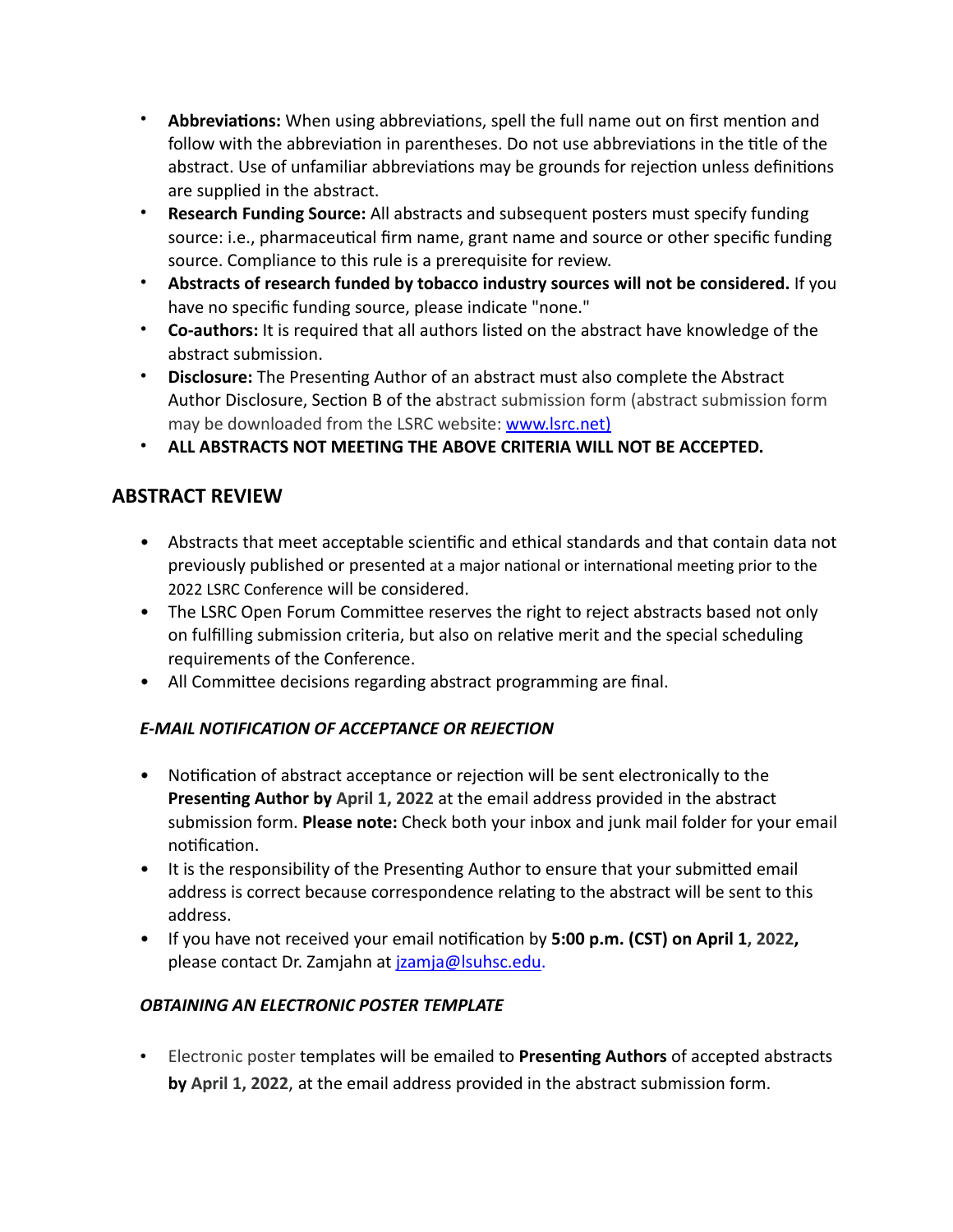If you have not received your electronic poster template by **5:00 p.m. (CST) on April 1, 2022**, please contact Dr. Zamjahn at [jzamja@lsuhsc.edu](mailto:jzamja@lsuhsc.edu).

# **POSTER SUBMISSION**

- Electronic posters must be submitted via email to Dr. Zamjahn at *jzamja@lsuhsc.edu* by **5:00 p.m. (CST), April 20, 2022.**
- The person assigned as the **Presenting Author** of accepted abstracts will be expected to present the study in an electronic poster format at the State Conference.
- The **Presenting Author** is responsible for all fees associated with the Conference, including travel, housing and conference registration.

# **POSTER CONTENT (Each poster must specify funding source if applicable)**

- **Original Scientific Research Study Abstracts:**  Your poster must also contain:
	- 1. A descriptive title, list of authors and institutions;
	- 2. An introduction/rationale to the study;
	- 3. The methods used;
	- 4. The results of the study including new data not previously published or presented at a major national or international meeting;
	- 5. Conclusions of the study. It is not satisfactory to state: "The results will be discussed."
	- 6. References

ALL POSTERS NOT MEETING THESE MINIMUM CRITERIA WILL NOT BE ACCEPTED. It is recommended that the poster content be organized with the following headings: **RATIONALE, METHODS, RESULTS, and CONCLUSIONS**.

#### • **Method, Device, or Protocol Evaluation Abstracts:**

Method, device, or protocol evaluation posters must also include:

- 1. Background: identification of the method, device, or protocol and its intended function.
- 2. Method: description of the evaluation in sufficient detail to permit judgment of its objectivity and validity.
- 3. Results: findings of the evaluation.
- 4. Conclusions: interpretation of the evaluation and experience. Cost comparisons should be included where possible and appropriate.
- 5. References ALL POSTERS NOT MEETING THESE MINIMUM CRITERIA WILL NOT BE ACCEPTED.

## • **Case Reports Abstracts:**

Interesting and unique case reports will be considered for presentation. Each poster should describe only a single case report. Your poster must also contain:

1. A descriptive title, list of authors and institutions;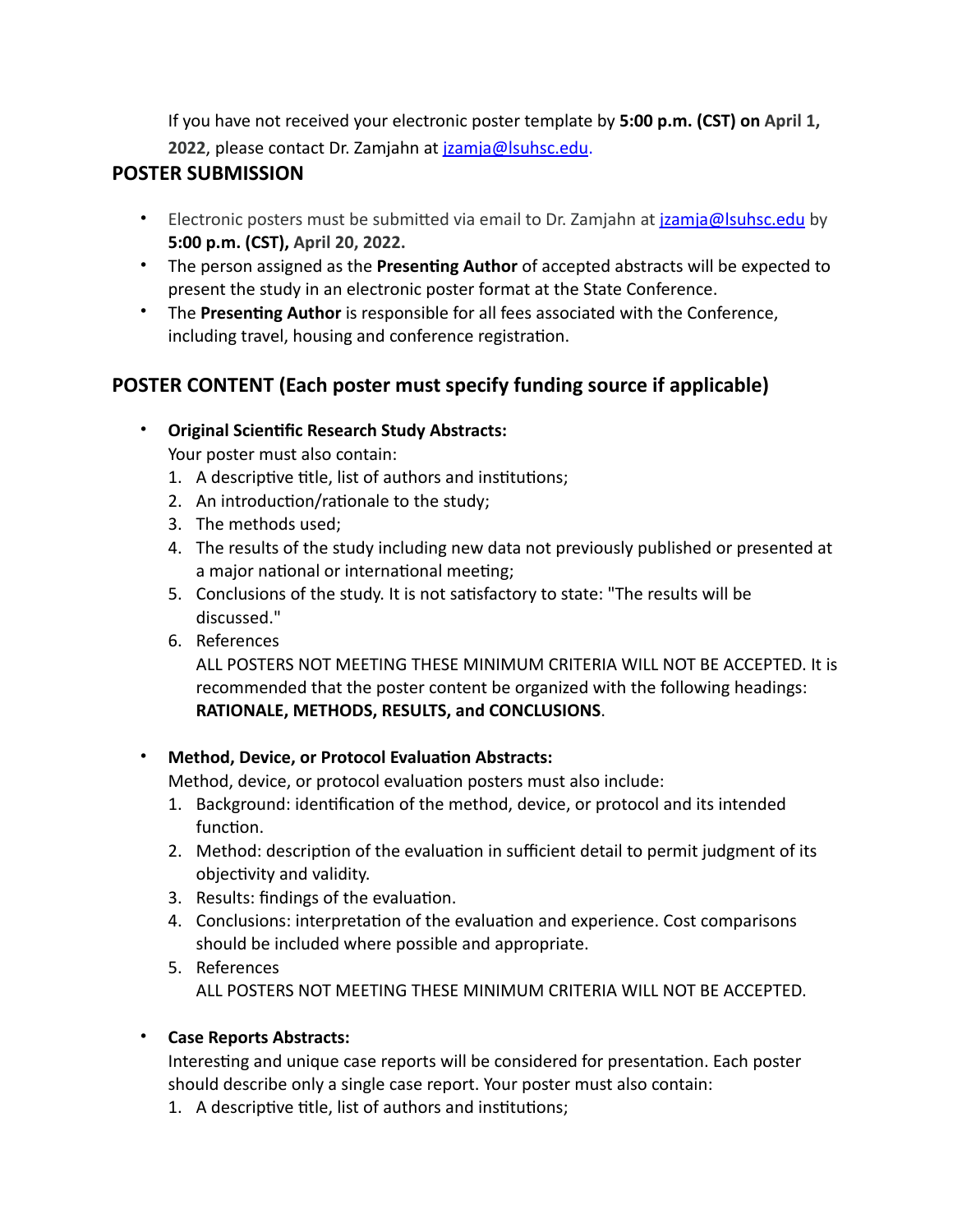- 2. An introduction
- 3. A description of the actual case report
- 4. A discussion of the novelty and importance of the specific case
- 5. References ALL POSTERS NOT MEETING THESE MINIMUM CRITERIA WILL NOT BE ACCEPTED.

#### • **Literature Review Abstracts:**

Literature search posters must report information that is new, uncommon or of exceptional educational value and must also include:

- 1. Introduction: relevant basic information important to understanding the case.
- 2. Summary: disease diagnosis, pathophysiology, and details of treatment.
- 3. Discussion: content should reflect results of literature review.
- 4. References
	- ALL POSTERS NOT MEETING THESE MINIMUM CRITERIA WILL NOT BE ACCEPTED.

## **POSTER FORMAT**

- 1. All components of the poster must be able to fit within the set electronic borders **(36.5" wide x 20.5" height)** of the PowerPoint Poster Slide Template.
- 2. Posters must be written using **Arial Font** and presented in English.
- 3. **Word count:** The total word count may not exceed 500 words. Note: The 500 word count is for the general body text (title, authors' information, institutions, and figures will not count towards the 500 word count).
- 4. **Heading:** The first line of the poster title page should be the title **(Font size 88 pt., BOLD, All in Capital Letters)**; the title should explain content and contain no abbreviations.
- 5. Follow the title with the name of the presenter and co-authors **(Font size 54 pt., BOLD),** affiliation and location **(Font size 48 pt., BOLD)**; underline the presenter's name.
- 6. **Subheading (Font size 50 pt., BOLD)**
- 7. **Body text (Font size 48 pt., BOLD)**
- 8. **Figures (Font size no less than 40 pt., BOLD), legends (Font size no less than 36 pt)**
- 6. **References (Font size no less than 28 pt., recommended 36 pt., BOLD)**
- 7. **Abbreviations**: Standard abbreviations may be employed in the text without explanation; new or infrequently used abbreviations should be spelled out on first use and followed by the abbreviation in parentheses.
- 8. Use generic names only for drugs; proprietary names may not be used.
- **9. ALL POSTERS NOT MEETING THESE MINIMUM CRITERIA WILL NOT BE ACCEPTED.** 
	- Posters may be returned to Presenting Authors for revisions if they were submitted before the deadline: **Wednesday, April 20, 2022, 5:00 p.m. (CST).**

## **POSTER PRESENTATIONS**

**Wednesday 3 – 4:00 p.m. (Lecture Hall)**

• *Presenting authors are expected to provide an oral review of their posters.*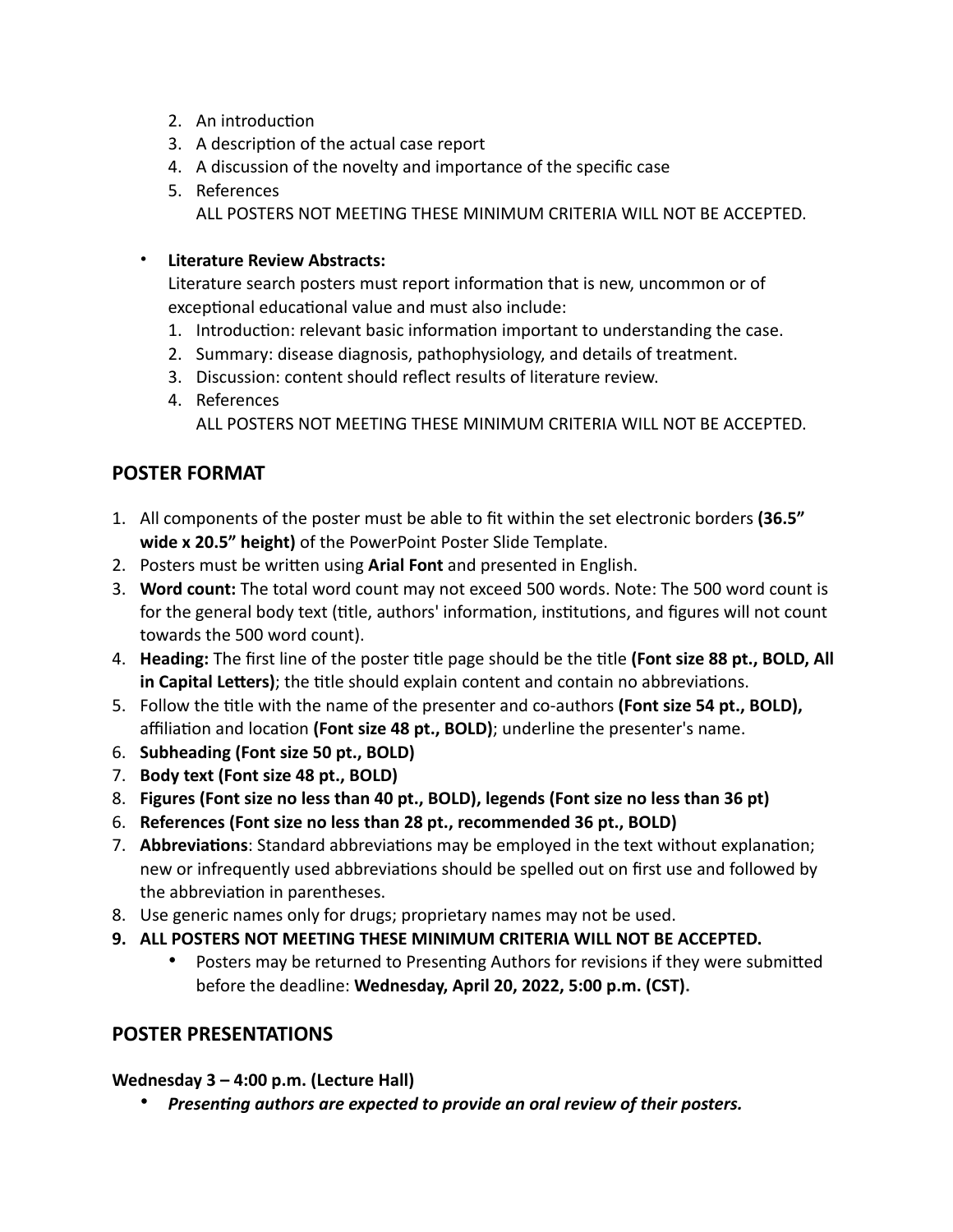- The Committee will select posters for oral presentations.
- Presenting authors of selected posters will be notified prior to the meeting.
- The poster to be presented will be visually displayed on a large screen in the lecture hall.
- A moderator and panel composed of Open Form Committee Members will oversee the sequence and timing of the oral presentations.
- Oral presentations will last 7-10 minutes consisting of:
	- $\circ$  5-8 minutes to present (study summary, strengths, weaknesses, future plans, etc.)
	- o 2 minutes of questions/discussion from audience or panel members
- Presenting authors will be held to the 8-minute presentation time limit.
- Presenting authors should be familiar with all works cited.

#### **Wednesday 4:00 – 6:00 p.m., Thursday 9 – 10 am and 1 – 2 p.m. (Exhibit Hall)**

- All posters will be displayed continuously in 5-minute intervals on a video monitor(s) located in the vendor's exhibit hall and during Pelican Bowl Preliminaries.
- How often a poster is displayed depends on the number of accepted abstracts.
- A list of the sequence of posters that includes the poster's title, authors and affiliation information will be placed alongside the video monitor(s).

#### **Thursday 6:00 p.m. (Lecture Hall)**

• Awards will be presented after the Pelican Bowl Finals.

#### **SUMMARY OF DEADLINES**

| March 28, 2022, 5:00 p.m. (CST) | <b>Abstract submission deadline</b>           |
|---------------------------------|-----------------------------------------------|
|                                 | <b>Abstract withdrawal/corrections</b>        |
| April 1, 2022, 5:00 p.m. (CST)  | Notification of abstract acceptance/rejection |
|                                 | Electronic poster templates sent to authors   |
| April 20, 2022, 5:00 p.m. (CST) | Electronic poster submission deadline         |

#### **For questions or additional information contact:**

John Zamjahn, PhD, MHS, RRT, RPFT Co-Chair, LSRC Open Forum Committee Professor of Clinical Cardiopulmonary Science Program Director of Respiratory Therapy Department of Cardiopulmonary Science LSU Health Sciences Center, School of Allied Health Professions New Orleans, LA 70112 504-568-4228, [jzamja@lsuhsc.edu](mailto:jzamja@lsuhsc.edu)

Tim Cordes, EdD, MHS, RRT-NPS Co-Chair, LSRC Open Forum Committee Assistant Professor